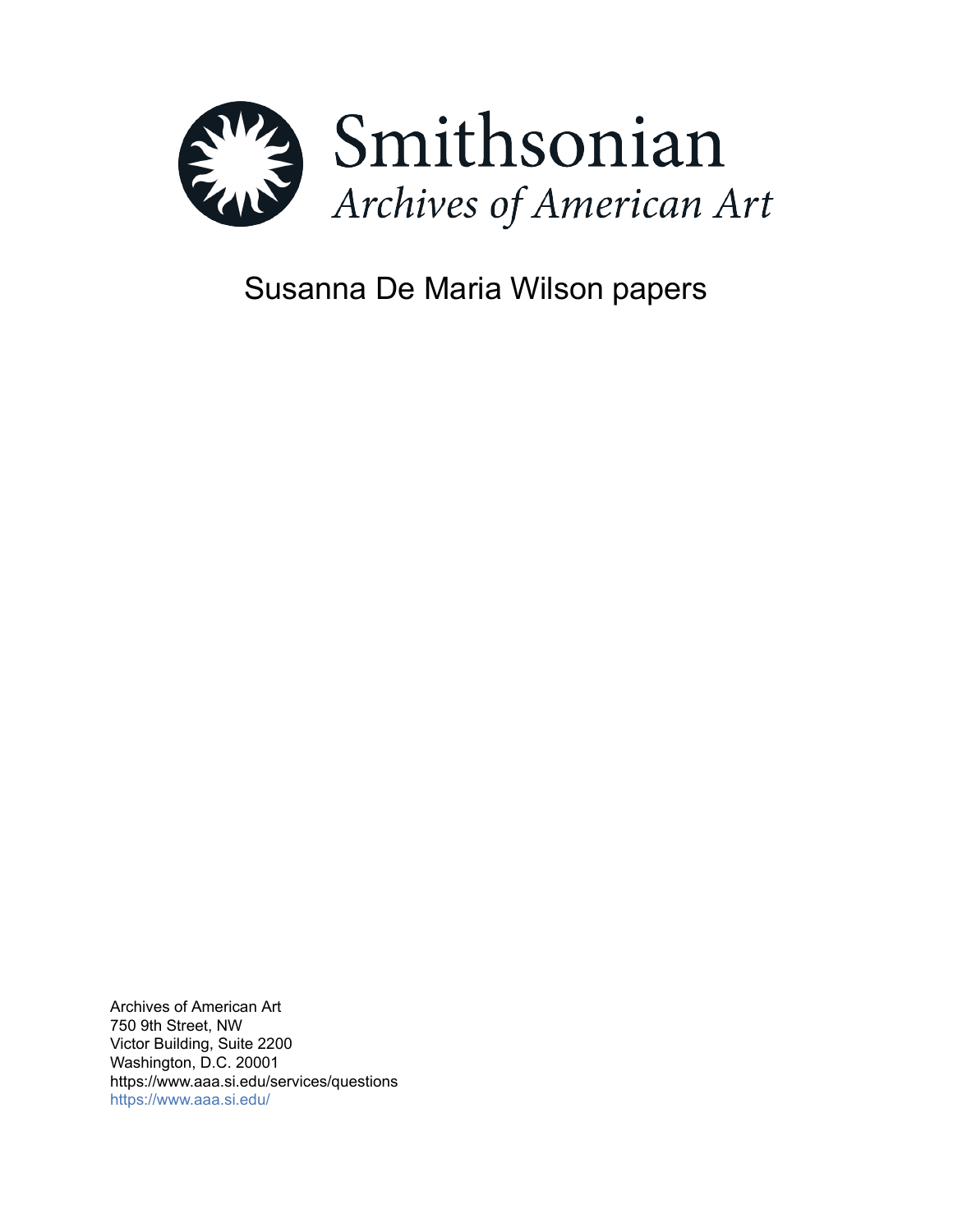## **Table of Contents**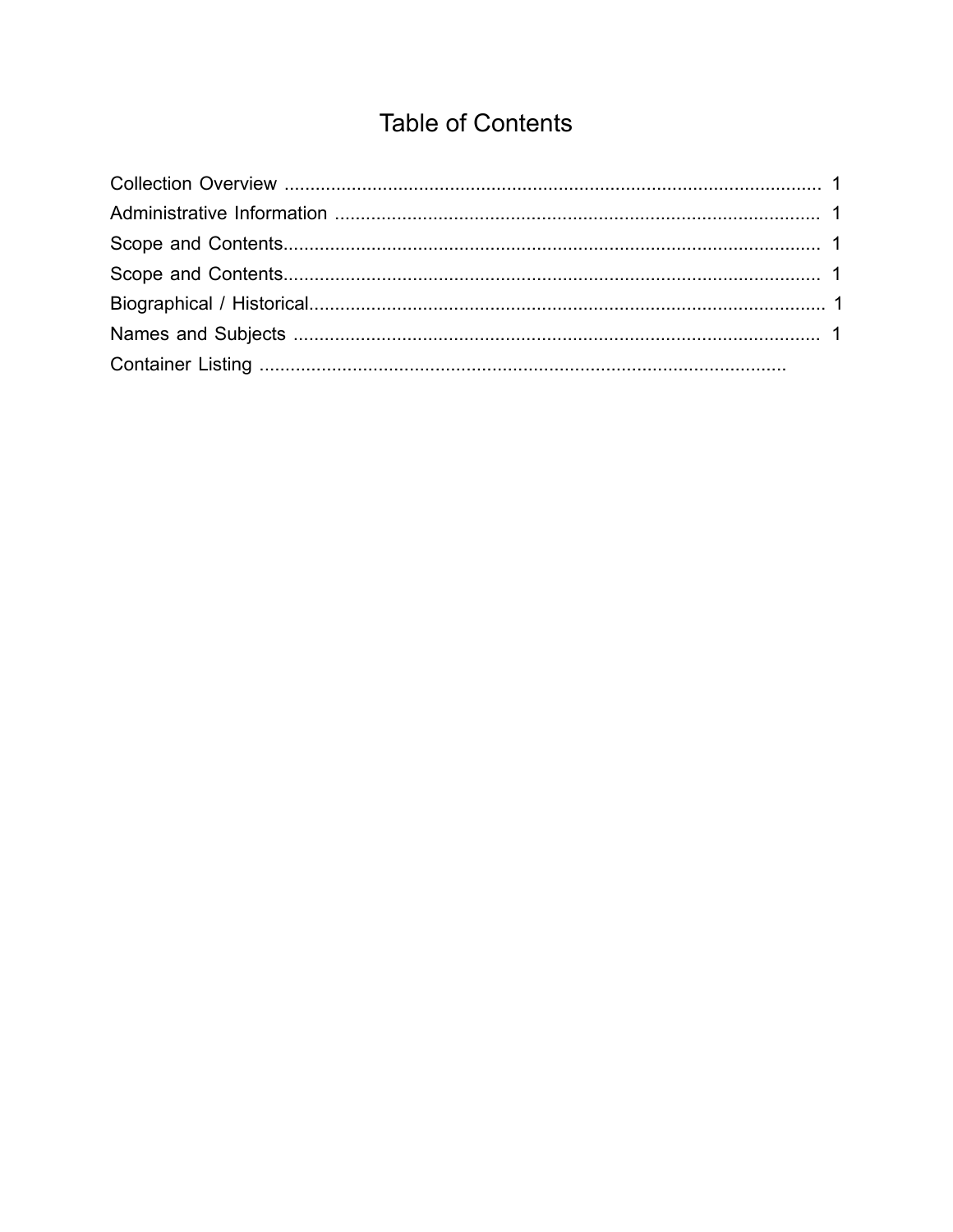| <b>Repository:</b> | Archives of American Art        |
|--------------------|---------------------------------|
| Title:             | Susanna De Maria Wilson papers  |
| Date:              | 1960-1966                       |
| Identifier:        | AAA wilssusa                    |
| Creator:           | Wilson, Susanna De Maria, 1940- |
| Extent:            | 7 Items                         |
| Language:          | English.                        |

## <span id="page-2-0"></span>**Collection Overview**

### <span id="page-2-1"></span>**Administrative Information**

#### Acquisition Information

Donated 2014 by Susanna De Maria Wilson.

#### **Restrictions**

Use of original papers requires an appointment and is limited to the Archives' Washington, D.C., Research Center. Contact Reference Services for more information.

## <span id="page-2-4"></span>**Biographical / Historical**

Susanna De Maria Wilson (1940- ) is a designer who was married to artist, sculptor, and illustrator Walter De Maria.

## <span id="page-2-2"></span>**Scope and Contents**

Letters, photographs, and a work of art relating to Susanna De Maria Wilson and her relationship with artist Walter De Maria.

## <span id="page-2-3"></span>**Scope and Contents**

Four letters from Walter De Maria to Susanna De Maria, 1960, prior to their marriage; a polaroid snapshot of Walter and Susanna with writer Isabel Nash Eberstadt and others, and a photograph of Walter De Maria's wooden box sculptures with pool stick pointers; and a pencil sketch by Susanna De Maria of Walter De Maria playing drums.

## <span id="page-2-5"></span>Names and Subject Terms

This collection is indexed in the online catalog of the Smithsonian Institution under the following terms: